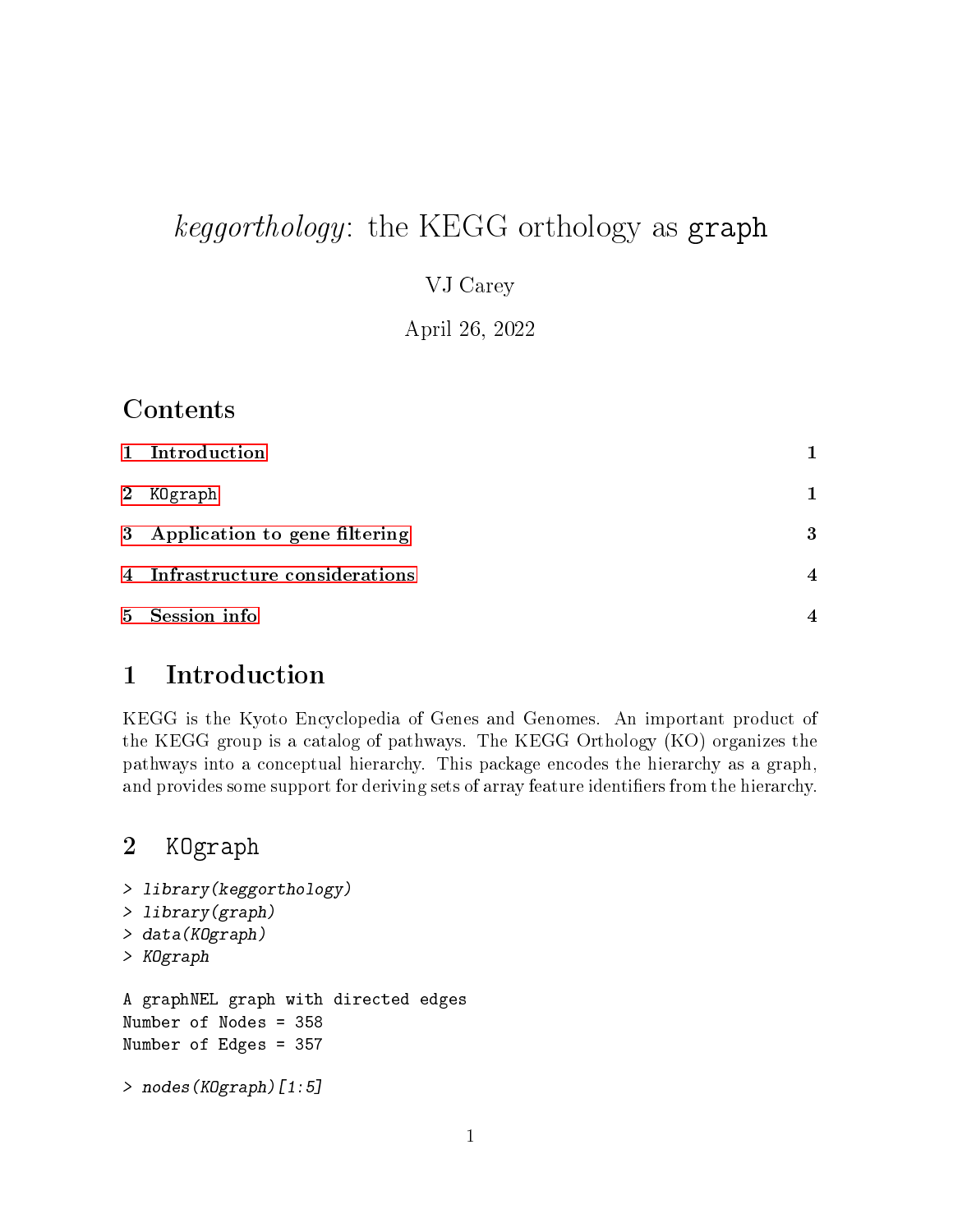```
[1] "KO.Feb10root" "Metabolism"
[3] "Carbohydrate Metabolism" "Glycolysis / Gluconeogenesis"
[5] "Citrate cycle (TCA cycle)"
```
The upper component of the hierarchy is:

```
> adj(KOgraph, nodes(KOgraph)[1])
```

```
$KO.Feb10root
[1] "Metabolism"
[2] "Genetic Information Processing"
[3] "Environmental Information Processing"
[4] "Cellular Processes"
[5] "Organismal Systems"
[6] "Human Diseases"
```
Graph operations can be used to explore the orthology. For example, the context of the PPAR signaling pathway is found as follows:

```
> library(RBGL)
> sp.between(KOgraph, nodes(KOgraph)[1], "PPAR signaling pathway")
$`KO.Feb10root:PPAR signaling pathway`
$`KO.Feb10root:PPAR signaling pathway`$length
[1] 3
$`KO.Feb10root:PPAR signaling pathway`$path_detail
[1] "KO.Feb10root" "Organismal Systems" "Endocrine System"
[4] "PPAR signaling pathway"
$`KO.Feb10root:PPAR signaling pathway`$length_detail
$`KO.Feb10root:PPAR signaling pathway`$length_detail[[1]]
       KO.Feb10root->Organismal Systems
                                       1
    Organismal Systems->Endocrine System
                                       1
Endocrine System->PPAR signaling pathway
                                       1
```
Fixed-length identifiers are used to label pathways. These are available as the 'tag' nodeData attribute.

```
> nodeData(KOgraph,,"tag")[1:5]
```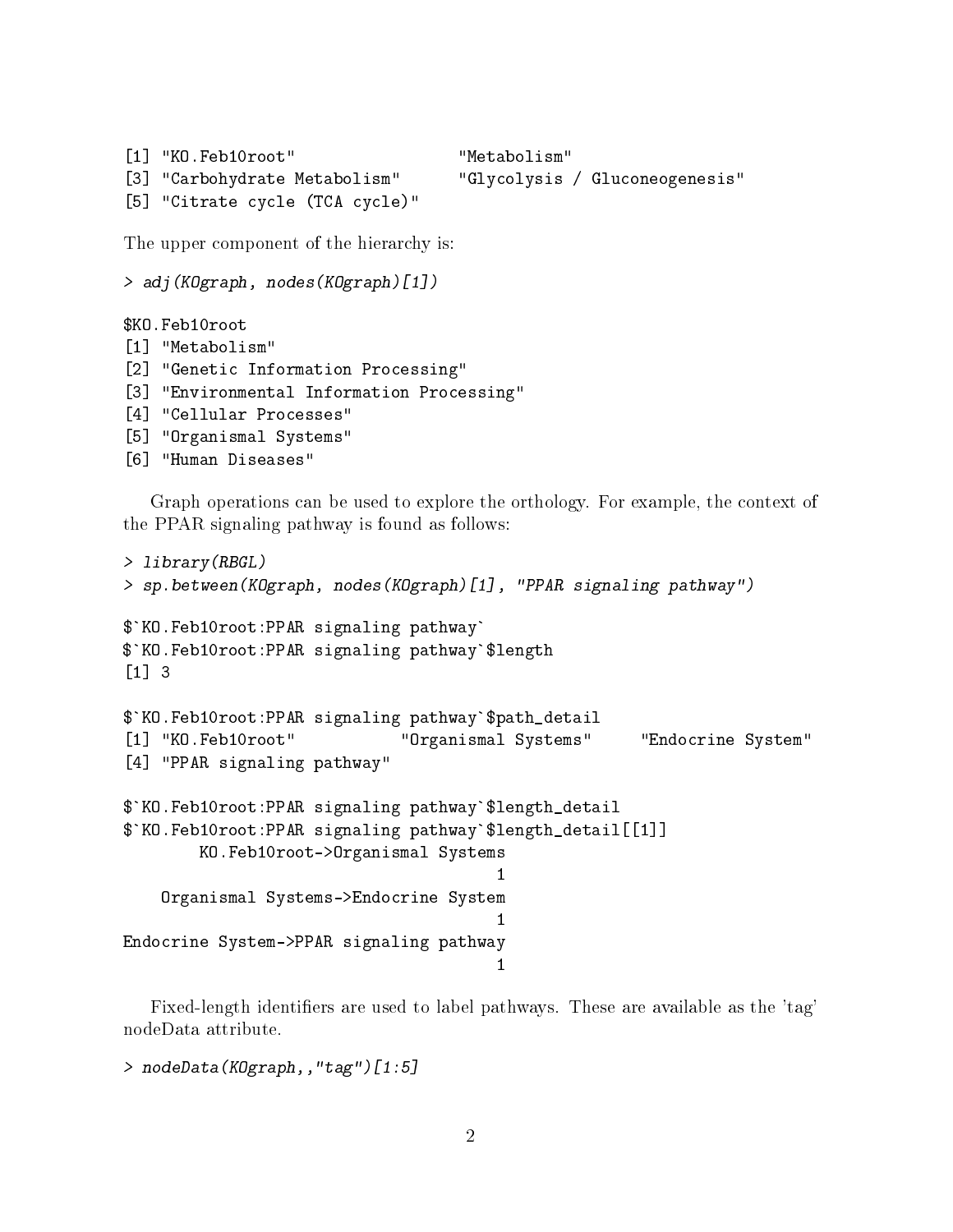\$KO.Feb10root [1] "NONE" \$Metabolism [1] "01100" \$`Carbohydrate Metabolism` [1] "01101" \$`Glycolysis / Gluconeogenesis` [1] "00010" \$`Citrate cycle (TCA cycle)` [1] "00020" The depth of each term is also available. > nodeData(KOgraph,,"depth")[1:5] \$KO.Feb10root  $\lceil 1 \rceil$  0 \$Metabolism [1] 1 \$`Carbohydrate Metabolism` [1] 2 \$`Glycolysis / Gluconeogenesis` [1] 3 \$`Citrate cycle (TCA cycle)` [1] 3

# <span id="page-2-0"></span>3 Application to gene filtering

Several functions are available for retrieving relevant information from the orthology. If you know a substring of the pathway name of interest, you can obtain the numerical  $tag(s)$ .

```
> getKOtags("insulin")
Insulin signaling pathway
                  "04910"
```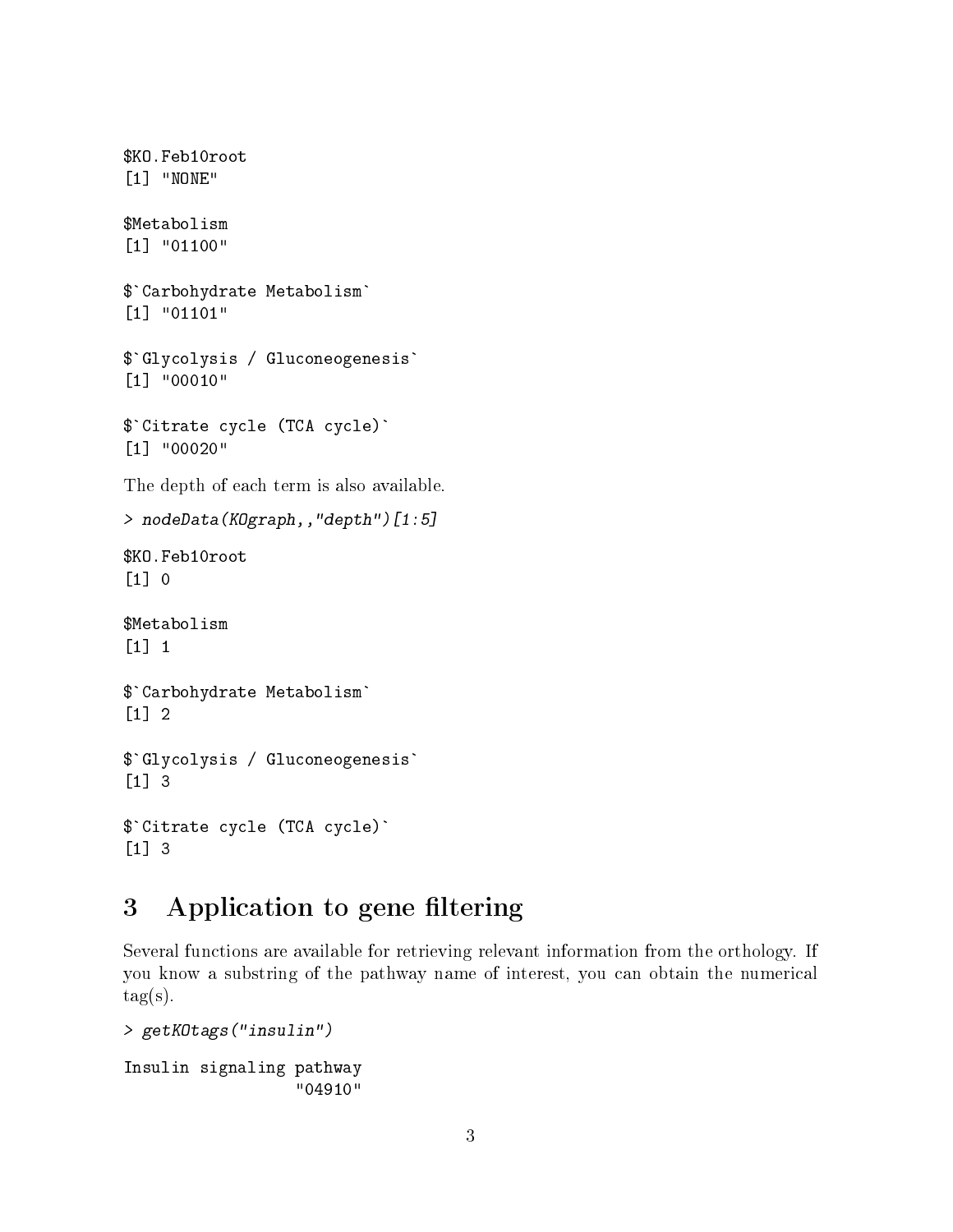We can get probe set identifiers corresponding to a term. The default chip annotation package used is hgu95av2.db.

```
> library(hgu95av2.db)
> mp = getKOprobes("Methionine")
> library(ALL)
> data(ALL)
> ALL[mp,]
ExpressionSet (storageMode: lockedEnvironment)
assayData: 30 features, 128 samples
  element names: exprs
protocolData: none
phenoData
  sampleNames: 01005 01010 ... LAL4 (128 total)
  varLabels: cod diagnosis ... date last seen (21 total)
  varMetadata: labelDescription
featureData: none
experimentData: use 'experimentData(object)'
  pubMedIds: 14684422 16243790
Annotation: hgu95av2
```
# <span id="page-3-0"></span>4 Infrastructure considerations

Based on keggorthology read of KEGG orthology, March 2 2010. Specifically, we run wget on <ftp://ftp.genome.jp/pub/kegg/brite/ko/ko00001.keg> and use parsing and modeling code given in inst/keggHTML to generate a data frame respecting the hierarchy, and then keggDF2graph function in keggorthology package to construct the graph.

#### <span id="page-3-1"></span>5 Session info

```
> sessionInfo()
```
R version 4.2.0 RC (2022-04-21 r82226) Platform: x86\_64-pc-linux-gnu (64-bit) Running under: Ubuntu 20.04.4 LTS

```
Matrix products: default
BLAS: /home/biocbuild/bbs-3.16-bioc/R/lib/libRblas.so
LAPACK: /home/biocbuild/bbs-3.16-bioc/R/lib/libRlapack.so
```
locale: